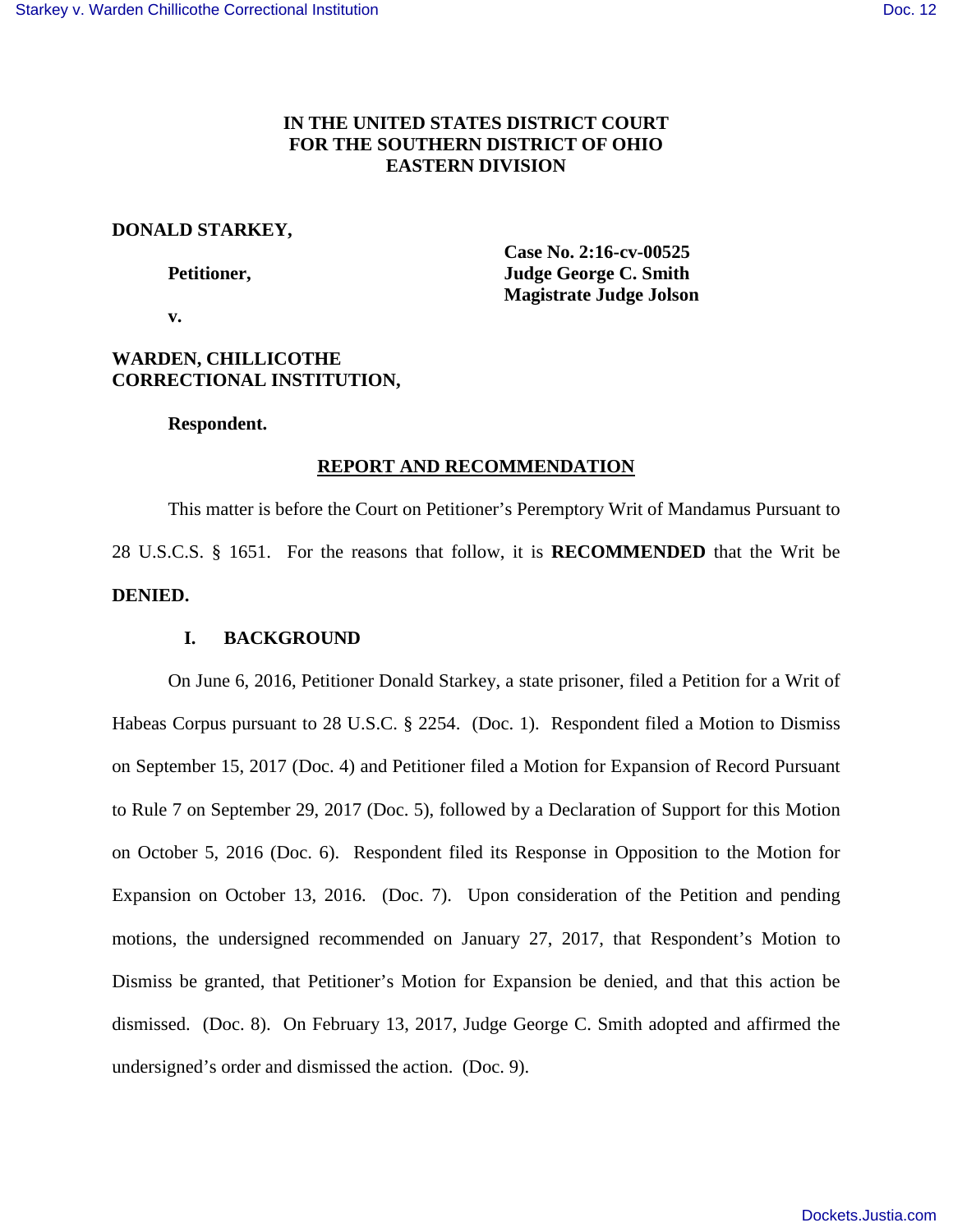Petitioner's latest filing before the Court, a Peremptory Writ of Mandamus Pursuant to 28 U.S.C.S. § 1651, was filed on September 15, 2017. (Doc. 11). Petitioner states that the Clerk of Courts for the United States District Court Southern District of Ohio has unlawfully refused to send him file-stamped copies of his Petition and Declaration. Because this refusal, according to Petitioner, "was a simple, definite duty arising under conditions that are virtually undisputed and indisputable, mandamus is the proper means of rectifying the error." (*Id.* at 1–6). Petitioner attaches a letter from the Clerk's Office explaining that the cost of copies is \$0.50 per page, so in order to receive a copy of the Petition and Declaration (totaling 94 pages), he first needs to submit \$48.00. (*Id.* at 10). However, Petitioner argues that he should not have to pay the copying fee because he allegedly supplied an extra copy of the Petition at the time of filing that was to be file-stamped and returned to him. (*Id.* at 14, 15). Indeed, in an "Affidavit of Verity" attached to Petitioner's current Writ, he states that he "provided 3 copies of all my personal filings[.]" (*Id.* at 19). Petitioner ultimately asks that this Court "issue a writ of mandamus directing the Clerk of the District Court of the United States to submit to petitioner the requested documentation he has so eagerly and diligently pursued." (*Id.* at 6).

#### **II. DISCUSSION**

The All Writs Act of 28 U.S.C. § 1651, provides in relevant part:

The Supreme Court and all courts established by Act of Congress may issue all writs necessary or appropriate in aid of their respective jurisdictions and agreeable to the usages and principles of law.

28 U.S.C. § 1651(a). The issuance of a writ "is a 'drastic and extraordinary' remedy 'reserved for really extraordinary causes.'" *Cheney v. U.S. Dist. Court for D.C.*, 542 U.S. 367, 380, 124 S. Ct. 2576, 2586, 159 L. Ed. 2d 459 (2004) (quoting *Ex parte Fahey*, 332 U.S. 258, 259–260, 67 S.Ct. 1558, 91 L.Ed. 2041 (1947)). It "is to be used 'sparingly and only in the most critical and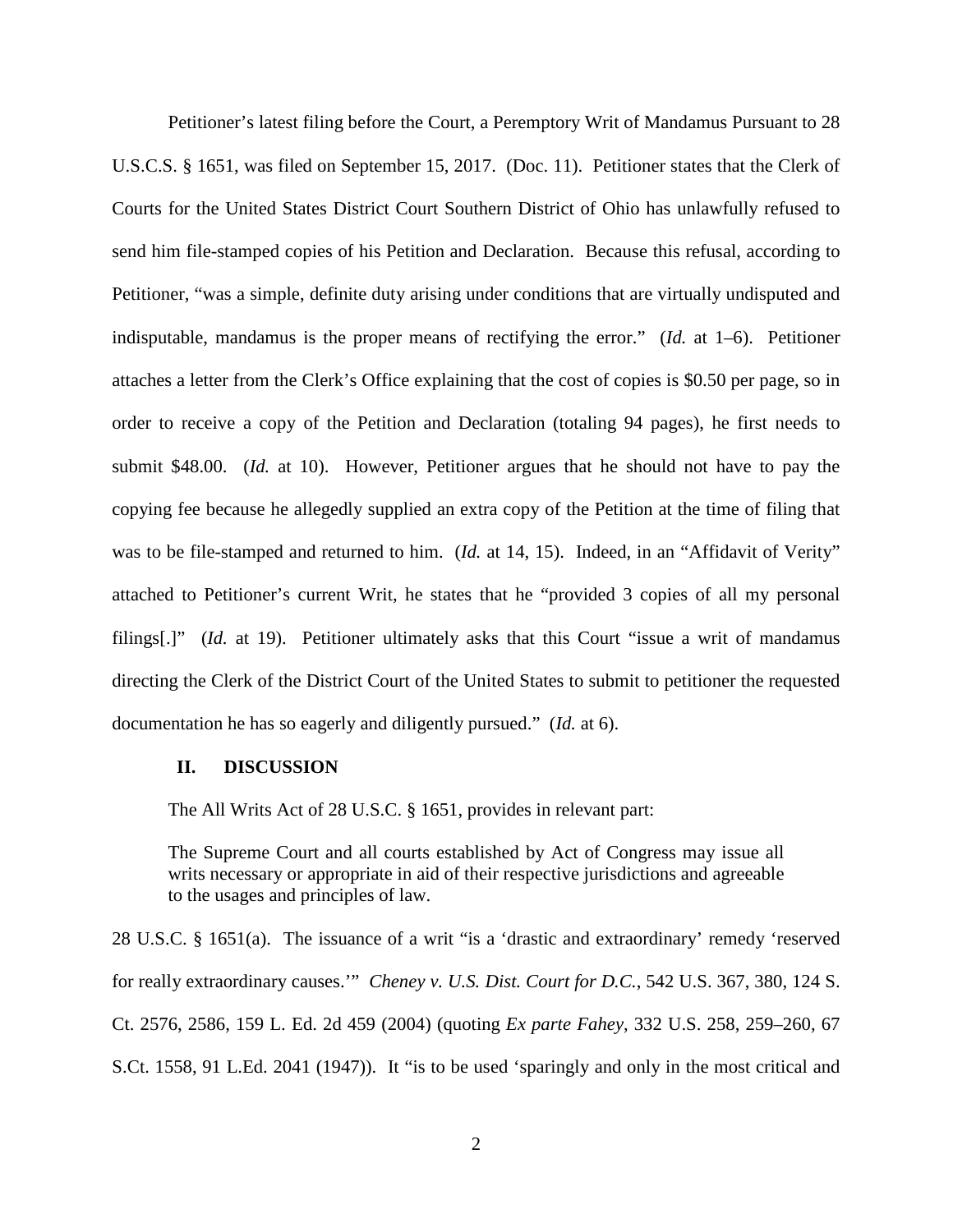exigent circumstances.'" *Wisconsin Right to Life, Inc. v. Fed. Election Comm'n*, 542 U.S. 1305, 1305–06, 125 S. Ct. 2, 3–4, 159 L. Ed. 2d 805 (2004) (quoting *Ohio Citizens for Responsible Energy, Inc. v. NRC*, 479 U.S. 1312, 1313, 107 S.Ct. 682, 93 L.Ed.2d 692 (1986)); *see also Will v. United States*, 389 U.S. 90, 95–96, 88 S. Ct. 269, 273–74, 19 L. Ed. 2d 305 (1967) (describing the peremptory writ as one of "the most potent weapons in the judicial arsenal").

In *Will v. United States*, the Supreme Court elaborated on when a peremptory writ of

mandamus is warranted:

The peremptory writ of mandamus has traditionally been used in the federal courts only 'to confine an inferior court to a lawful exercise of its prescribed jurisdiction or to compel it to exercise its authority when it is its duty to do so.' *Roche v. Evaporated Milk Assn.*, 319 U.S. 21, 26, 63 S.Ct. 938, 941 (1943). While the courts have never confined themselves to an arbitrary and technical definition of 'jurisdiction,' it is clear that only exceptional circumstances amounting to a judicial 'usurpation of power' will justify the invocation of this extraordinary remedy. *De Beers Consol. Mines, Ltd. v. United States*, 325 U.S. 212, 217, 65 S.Ct. 1130, 1132, 89 L.Ed. 1566 (1945). Thus the writ has been invoked where unwarranted judicial action threatened 'to embarrass the executive arm of the government in conducting foreign relations,' *Ex parte Republic of Peru*, 318 U.S. 578, 588, 63 S.Ct. 793, 799, 87 L.Ed. 1014 (1943), where it was the only means of forestalling intrusion by the federal judiciary on a delicate area of federal-state relations, *State of Maryland v. Soper*, 270 U.S. 9, 46 S.Ct. 185, 70 L.Ed. 449 (1926), where it was necessary to confine a lower court to the terms of an appellate tribunal's mandate, *United States v. United States Dist. Court*, 334 U.S. 258, 68 S.Ct. 1035, 92 L.Ed. 1351 (1948), and where a district judge displayed a persistent disregard of the Rules of Civil Procedure promulgated by this Court, *La Buy v. Howes Leather Co* . . . And the party seeking mandamus has the burden of showing that its right to issuance of the writ is 'clear and indisputable.'

389 U.S. at 95–96 (internal citations and quotations omitted).

In light of these considerations and criteria, the circumstance Petitioner describes does not justify the invocation of the extraordinary remedy of issuing a writ in this case. *See Will*, 389 U.S. at 98. Petitioner does not allege unwarranted judicial action that threatens to embarrass the executive arm, nor is a writ necessary to forestall intrusion by the federal judiciary on a delicate area of federal-state relations. Instead, Petitioner seeks copies of his filings from the clerk—a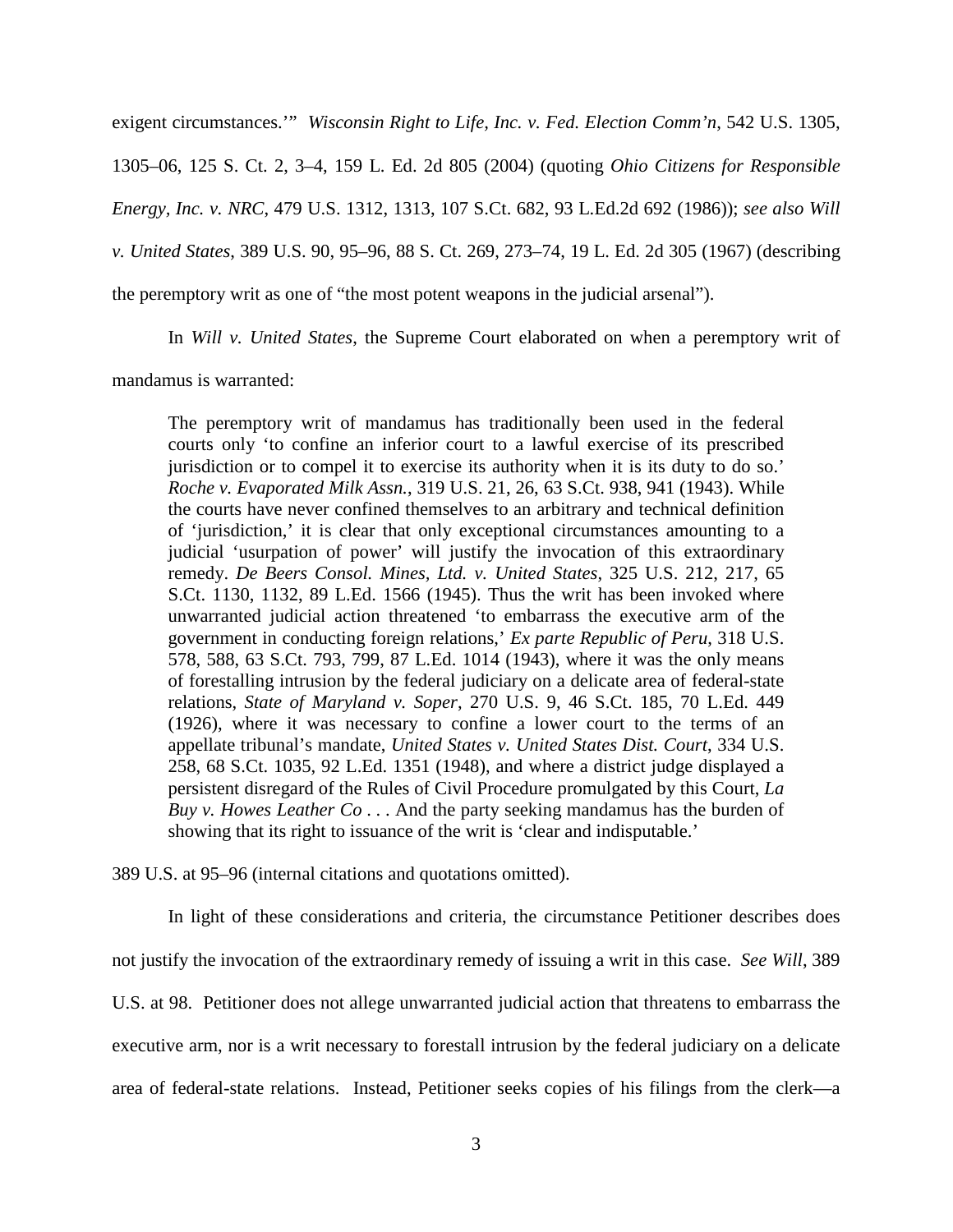situation that surely does not justify utilization of one of the most potent weapons in the judicial arsenal.

In closing, the undersigned notes that Rules Governing Section 2254 Cases provide that "[a]n original and two copies of the petition must be filed with the clerk[.]" Rule 3(a). Petitioner states in his affidavit that he filed three copies of his Petition with the clerk, and thus there was an extra copy that should have been file-stamped and returned to him. By Petitioner's own admission, it appears that Petitioner did not submit an extra copy of his Petition to be filestamped and returned, because three copies were required at the time of filing. Thus, if Petitioner wishes to receive a copy of his Petition and Declaration, the appropriate remedy is for him to provide the required \$48.00 copying fee—not a writ of mandamus pursuant to 28 U.S.C. § 1641.

#### **III. CONCLUSION**

For the foregoing reasons, it is **RECOMMENDED** that Petitioner's Peremptory Writ of Mandamus Pursuant to 28 U.S.C.S. § 1651 (Doc. 11) be **DENIED.**

#### **Procedure on Objections**

If any party objects to this Report and Recommendation, that party may, within fourteen days of the date of this Report, file and serve on all parties written objections to those specific proposed findings or recommendations to which objection is made, together with supporting authority for the objection(s). A judge of this Court shall make a *de novo* determination of those portions of the report or specified proposed findings or recommendations to which objection is made. Upon proper objections, a judge of this Court may accept, reject, or modify, in whole or in part, the findings or recommendations made herein, may receive further evidence or may recommit this matter to the magistrate judge with instructions. 28 U.S.C. § 636(b)(1).